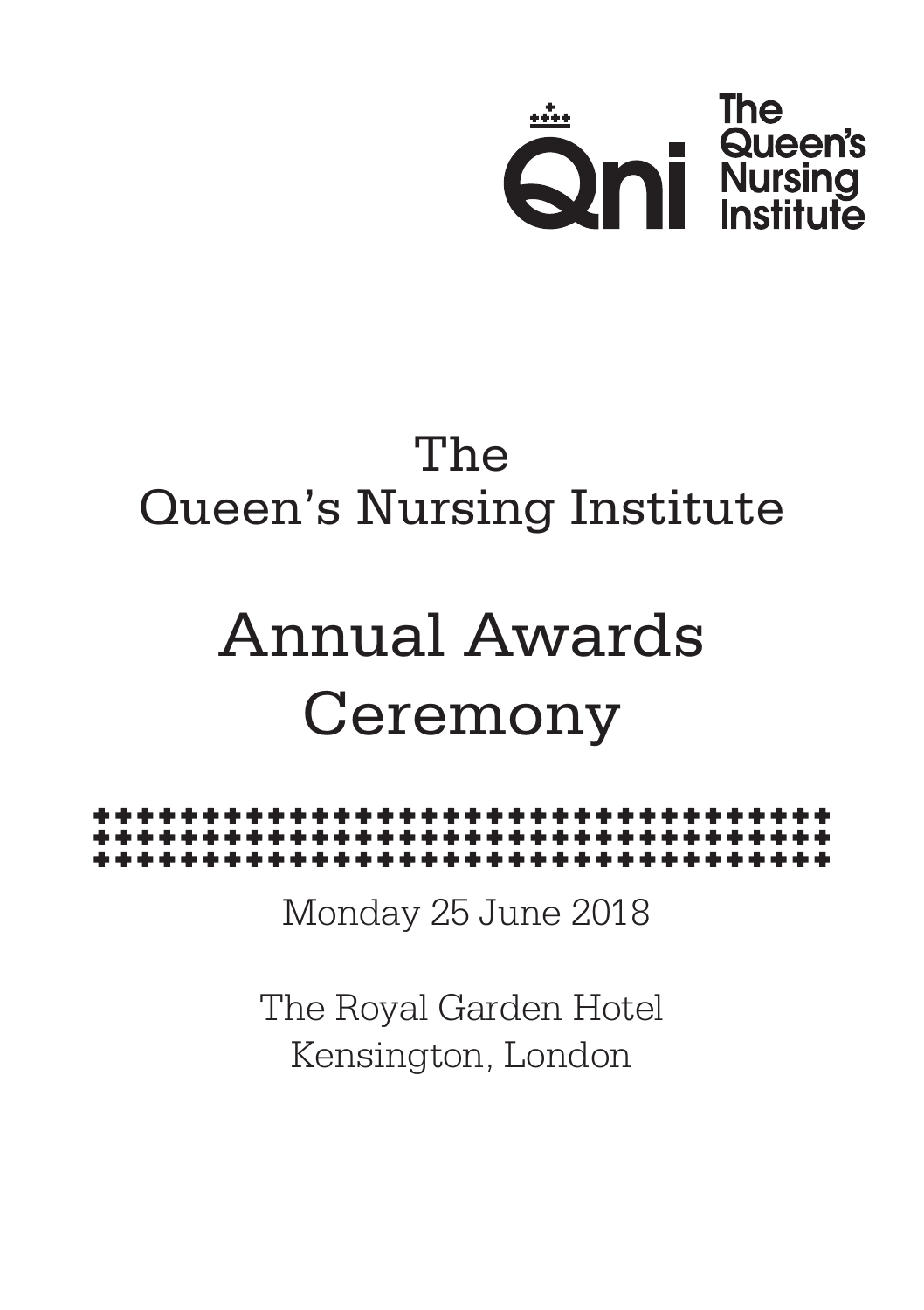# The Queen Elizabeth the Queen Mother Award for Outstanding Service

*Presented by Dr John Unsworth, QNI Chair of Council*

#### Kim Badcock, Nurse Practitioner

Kim qualified in 1980, becoming a Midwife and later a Nurse Practitioner in 2004 with Nurse Prescribing in 2006. She became a Queen's Nurse in 2012 which gave her an even greater passion for her role. She became very aware of the need for patient safety, receiving the 'Alyson Stainer Award for Patient Safety' from South East Hampshire CCG in 2016. Kim has worked with the CCG trying to bridge the gap between Primary and Community Care – helping to develop a Leg Club, sitting on the Prescribing Board and undertaking mentorship of new staff. Having becoming Dementia Lead, Kim identified gaps in the service for patients in early and later stages of dementia. Subsequently, she worked with the Wessex iSpace project and gave the practice the honour of becoming the first Dementia Friendly GP practice, in the area. She set up a monthly 'Memory Café' within the practice alongside sitting on a working group to make Denmead Village dementia friendly. Her desire and passion to make life better for patients and the community makes her an incredible role model, an exceptional leader and motivator.

### Karen Brombley, Nurse Consultant in Children & Young Adults' Palliative Care

Karen has led on the establishment of a highly successful hospice outreach team. She has completed a master's degree, writing a dissertation investigating the factors that limit families' confidence in remaining at home for their child's end of life care. Karen then further developed the outreach service, by expanding her team with two clinical nurse specialists who she mentors. Karen has a gift for 'going the extra mile' for families, while still maintaining her professional boundaries. Families offer very positive feedback. She is a member of a Patient Safety Steering Group within the Oxford Academic Health Network, examining the safety issues of home care for children with complex medical needs and technology dependence. She has also been instrumental in developing a pathway for the community care of children on long term ventilation. She offers support and mentorship to our own Care Team and also within our wider network. She chairs the medicines management committee, and offers pharmacology teaching.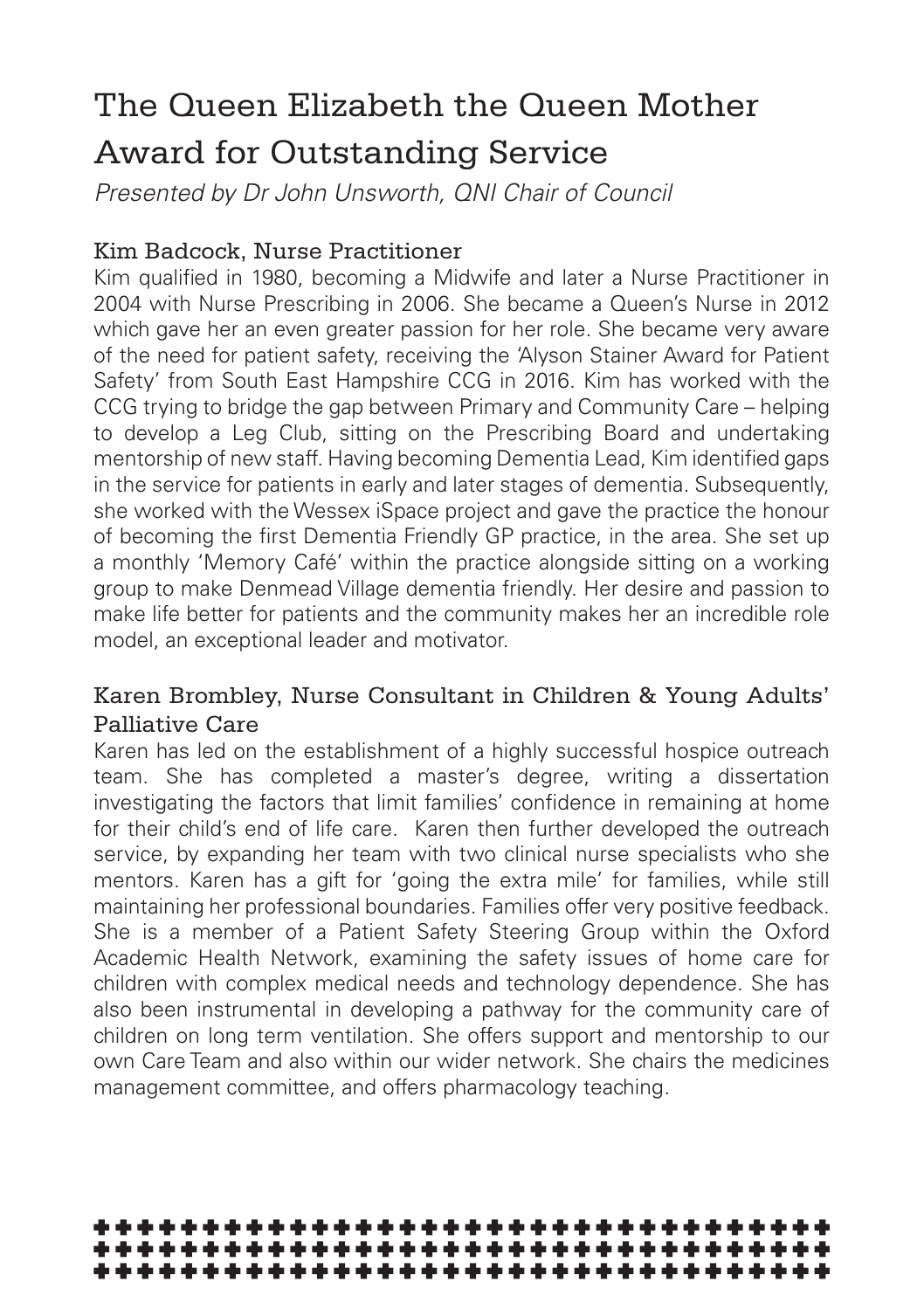### Karen Clayton, Lead Lung Cancer and Palliative Care Macmillan Nurse

Karen recently took over the palliative care team and revolutionised the way they work. She introduced timetabled telephone clinics where patients could book in to speak to a palliative care Macmillan Nurse, and by improving communication with patients at a very difficult time in their lives, has improved their quality of life. This is just one of many examples of Karen putting patients at the centre of her work and practice.

Karen is also committed to the needs of family and carers of the patients. If the family are struggling, she organises care and hospice help or offers home visits at the drop of a hat. At all times Karen acts with compassion and sensitivity, with no request being too much trouble.

She also campaigns for patient care, for example consulting with NICE in order to push for the approval of Pembrolizumab for patients with PD-1 positive nonsmall cell lung cancer.

In order to better coordinate her team to optimise patient care, Karen will be undertaking a BSc in Leadership at Manchester Metropolitan University in September.

#### Linda Johnstone, Nurse Consultant/Clinical Director

Linda began her career as an HIV Clinical Nurse Specialist in 1996 and pioneered HIV prevention initiatives, including needle exchange schemes, sexual health clinics for sex workers, blood-borne virus awareness and hepatitis B vaccination programmes. Many harm reduction services are little more than a needle exchange scheme; Linda's service was like a walk-in centre where service users would get a wide range of support. In 2001 Linda became trustwide Lead Nurse for Substance Misuse Services where she developed the trust-wide clinical network for nurses to share expertise and best practice in care and treatment for drug and alcohol service users. In 2002 she became Cheshire and Wirral Partnership's first non-medical prescriber. Service users commented that "Linda's clinics are the best"; feedback has continually been that she is down-to-earth, engaging and understands the issues the service users face.

Linda's extensive network with internal and external partners informs quality in clinical practice. She has developed an extensive range of training packages including physical health in mental health, immunisation and vaccination, venepuncture, anaphylaxis and blood-borne viruses.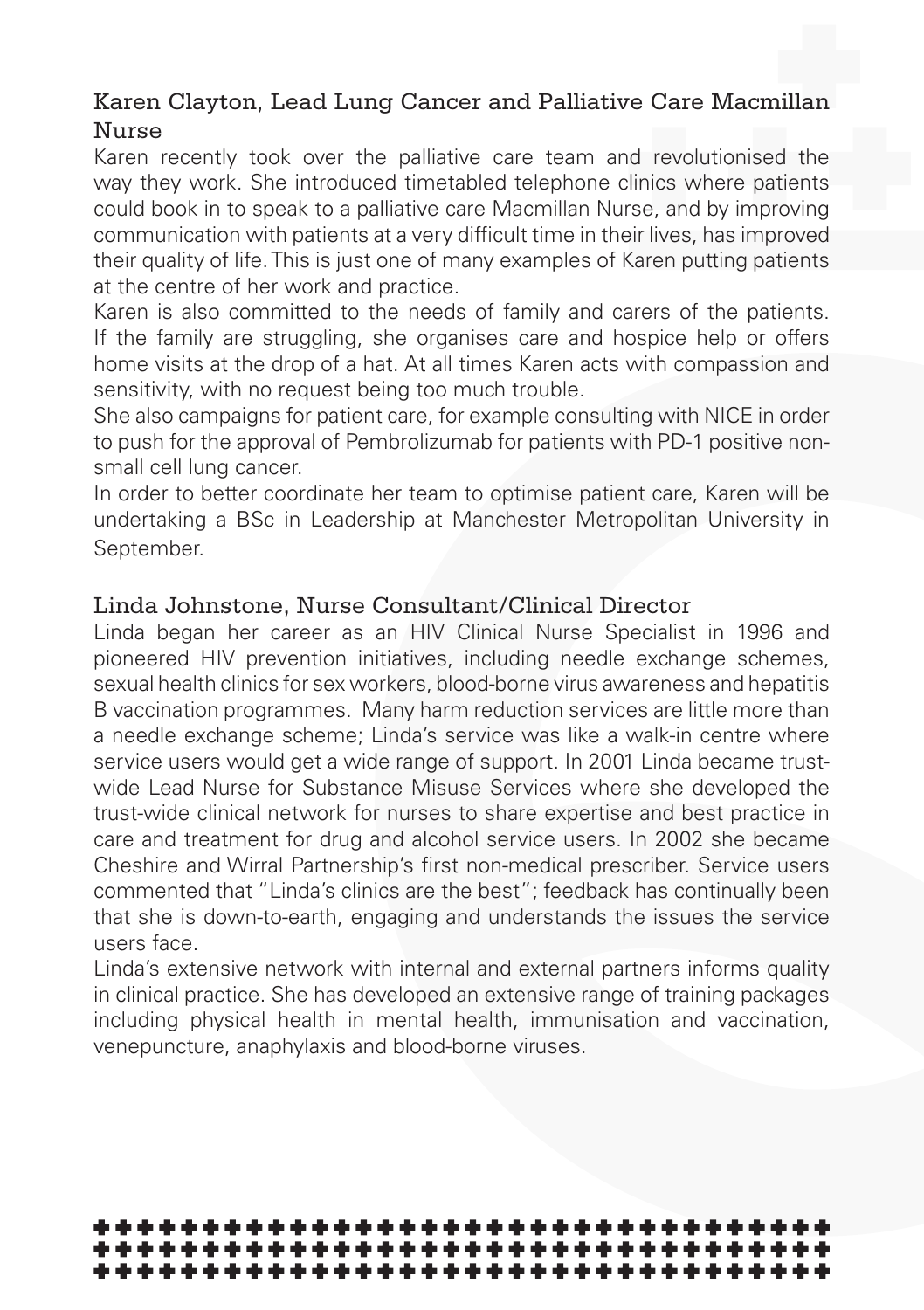### Mary Saunders, Project Manager, The QNI

Mary Saunders has worked as a nurse for over 40 years mainly in community nursing. She worked as a Macmillan Nurse and District Nurse in South London for several years and her knowledge-base on clinical matters led her to be highly regarded amongst her peers, who would often seek her advice on clinical matters. She had a compassionate relationship with her patients and always ensured positive outcomes for the patients she cared for.

Mary's interest in furthering her knowledge and skills led her to undertake the University of London Diploma in Nursing which in turn enabled her to enter the Post Graduate Certificate of Education / District Nurse Tutor programme at Surrey University. Mary's initial years as a District Nurse Tutor were at Mid Kent College where she excelled in introducing new ways of learning. Mary then moved to London South Bank University to lead the General Practice Nurse Specialist Practice programme. It was during this time that she pioneered a programme for newly qualified nurses entering community nursing. This programme was nationally acclaimed as a necessary precursor to nurses undertaking the District Nurse qualification.

As Head of Department for Primary & Social Care at London South Bank University, Mary faced the challenges of supporting both Community Nursing teams and Social Work teams. Her excellent transformational leadership, emotional intelligence, communication skills and creativity ensured a well-led and professional team. Mary also initiated and supported the District Nursing Course Director at London South Bank University, to successfully validate the first District Nursing programme in the country with non-medical prescribing embedded.

More recently, her sustained interest in District Nursing has led Mary to continue to drive up standards of education and practice in community nursing and education and work on a part time basis with the QNI, where her vast knowledge and experience has enabled her to represent the QNI at a national level with Health Education England to develop the HEE Career framework.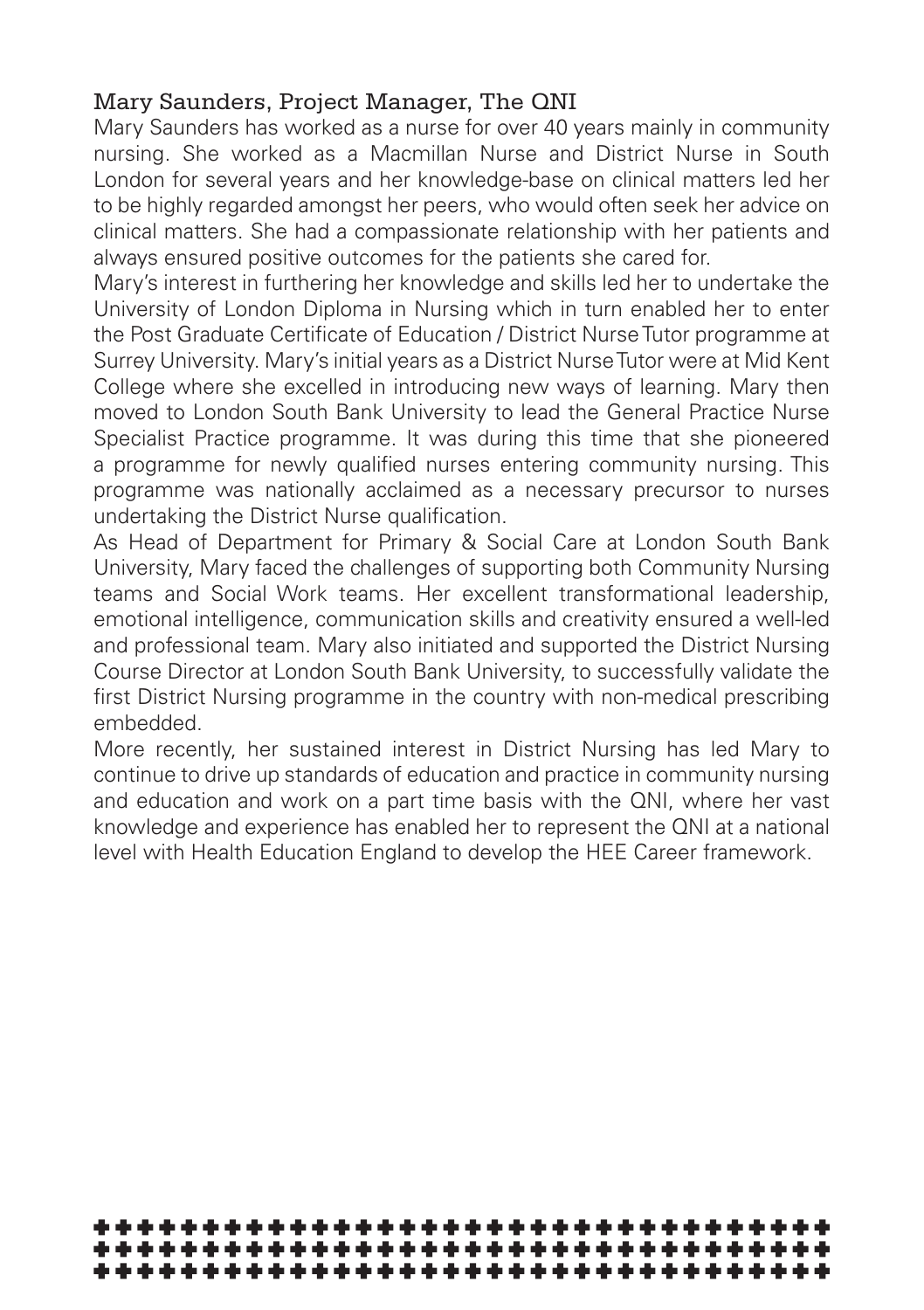# Fellowship of the Institute

*Presented by Dr John Unsworth, QNI Chair of Council*

### Dr Michael Dixon LVO OBE

Michael studied psychology and philosophy at Oxford University before studying medicine at Guy's Hospital. He is Senior Partner at College Surgery in Cullompton, Devon, where he has practiced as a GP since 1984. In 2007 he and his GP partners created the "Culm Valley Integrated Centre for Health", which has been seen as a model for the future of general practice and was rated outstanding by the Care Quality Commission in 2015. He is an Honorary Senior Fellow in Public Policy at HSMC University of Birmingham, and Honorary Senior Lecturer in Integrated Health at the Peninsula Medical School.

He has been active in the commissioning movement since the early 1990s, when he co-founded the Mid Devon Family Doctors Commissioning Group. Since then he has campaigned for the right of GPs and practices to have a role in improving local health care services and been a prime mover in developing GP commissioning models that will allow them to do so.

Past ministerial appointments include Chair of the NHS LifeCheck Board and Practice Based Commissioning Advisor to Lord Darzi. He is a past President of the Health Writers Guild and was previously Senior Advisor of the King's Fund and Steering Group member of the King's Fund Enquiry on General Practice. He received an OBE in 2001 for services to medicine. Since 2010, he has been Chair of the College of Medicine and is visiting Professor at University College London and at the University of Westminster.

#### Ellie Lindsay OBE

In 1995 Ellie introduced the concept of a psychosocial model of lower limb care, the 'Leg Club', to address the holistic needs of her patients. Her work has since been widely disseminated through publications and international conference presentations. She has published more than 70 articles, predominantly concerning the Leg Club Model and Patient Empowerment and is regularly invited to speak at UK and international conferences.

Ellie has received multiple awards for her Leg Club model and in 2011 was awarded The British Journal of Nursing Lifetime Achievement Award. She continues to facilitate the introduction of Leg Clubs in the UK, Australia and Europe.

In 2015 she received an OBE for services to nursing. The honour recognises the years of hard work and commitment to the Leg Club model which is widely regarded as a viable, replicable and cost-effective way to treat people with lower limb problems.

She has worked with research teams in the UK and overseas, and as Chair,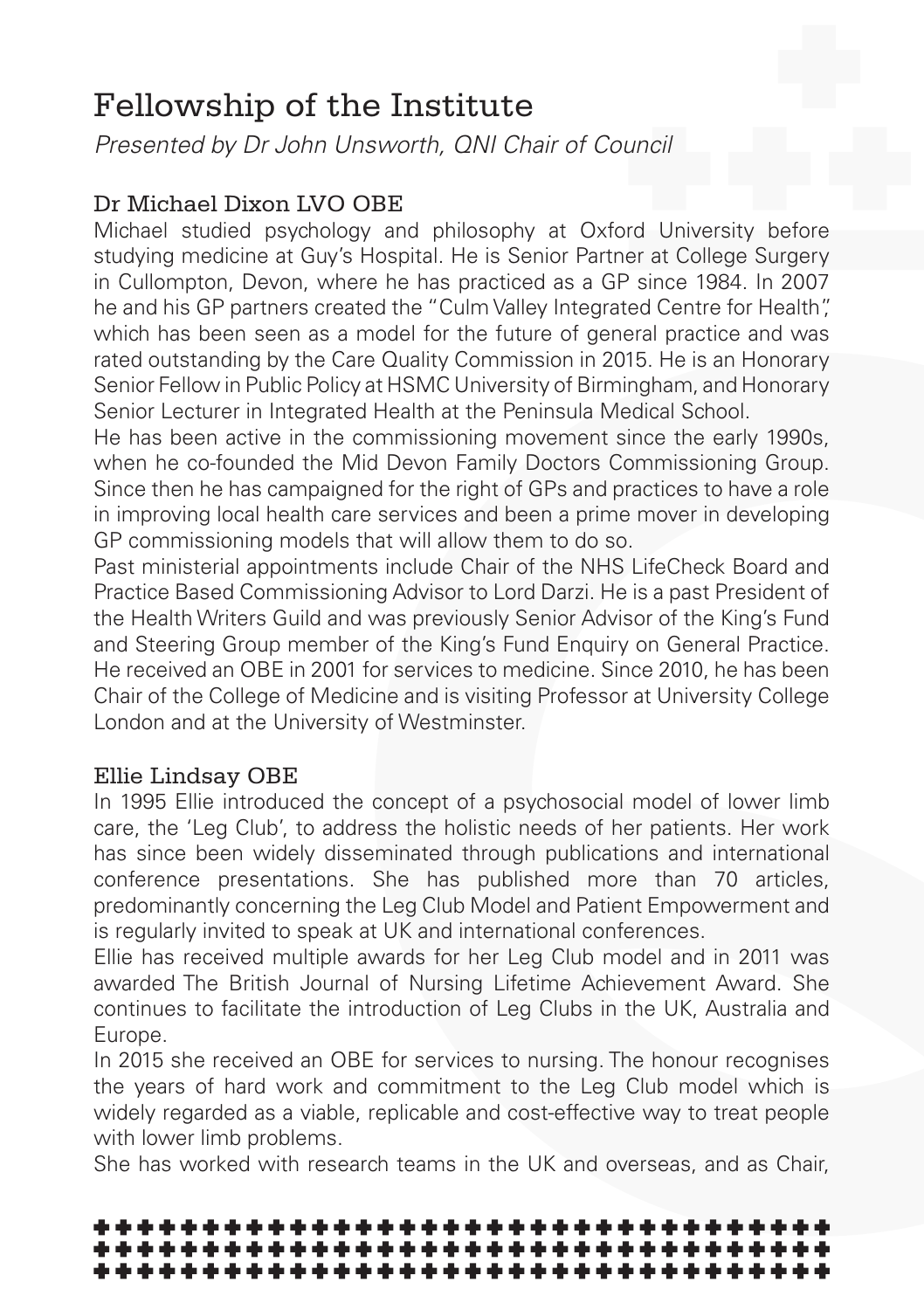Ellie recently led an international World Union of Wound Healing Societies (WUWHS) scientific committee task force to investigate and promote patient rights.

According to Ellie, the challenge now is to bring together the new and evergrowing technology in an innovative, creative and cost-effective way which keeps individuals experiencing life with comorbidity at functional levels of wellness within their normal social environment.

#### Professor Deborah Sturdy OBE

Professor Sturdy has worked with older people throughout her career in practice, research, management and policy. Her clinical practice and management experience extends from rehabilitation, acute care, day hospitals, dementia services, primary care and Care Homes. She was appointed jointly between primary health and social care to develop improved pathways of access for older people using health and social services.

Deborah held the position of Nurse Advisor for Older People at the Department of Health for 10 years. She led on all health and social care policy issues relating to nursing older people. As the lead nurse, she contributed to major policy development in this area including the National Service Framework for Older People and National Dementia Strategy. She has developed the first national network for Consultant Nurses and developed for the first time leadership programmes for nurses working with Older People.

She is an honorary lecturer at City University and a visiting professor at Buckinghamshire New University. She has written numerous publications in a wide range of professional journals and spoken at national and international meetings. In 2016 Professor Sturdy was awarded an OBE for services to older people, dementia care and nursing.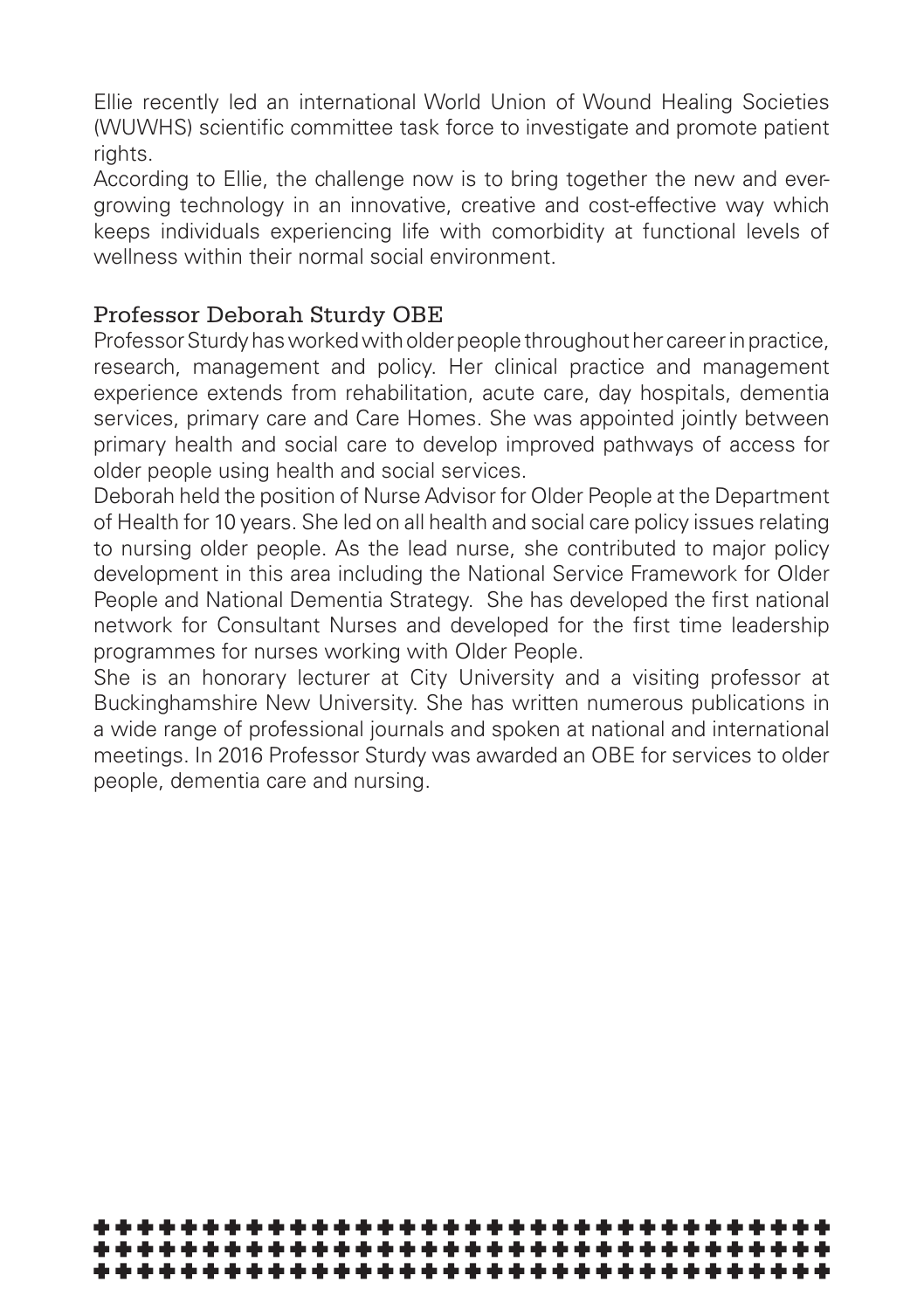# The Dora Roylance Memorial Prize

*Presented by Dr John Unsworth, QNI Chair of Council*

#### *Awardee:* Gloria Chishanga

Dora Roylance did her Queen's Nurse training in Lancashire in 1939 just as WW2 broke out. She wrote to us about her experiences of nursing during the war, of the many nights of planes passing over and dropping bombs. The nurses, tin hatted, going out to attend births even in the deep snow of 1941/42 and how the nurses got to all their patients – daily for 14 days after delivery. After the war, Dora decided to train as a Health Visitor and received a bursary to do this from the QNI. She continued to work as both a District Nurse and a Health Visitor, which she said was the best and happiest time of her life; Dora always maintained that she was a Queen's Nurse at heart!

Dora died aged 100 and left a legacy to the QNI to be used for the 'training and inspiring of nurses to excel in their work'. The Dora Roylance Prize for Student Health Visitors recognises the most outstanding Health Visitor student at each university offering the programme in England, Wales and Northern Ireland.

# The Philip Goodeve-Docker Memorial Prize

*Presented by Nigel Goodeve-Docker* 

#### *Awardee:* Pauline Spreadborough

The Philip Goodeve-Docker Memorial Prize is offered to the top performing student of the District Nursing programme in every university in England, Wales and Northern Ireland.

Philip, together with two colleagues, set out to cross the Greenland Ice Sheet in April 2013 as a challenge to raise funds for charity. Philip had chosen to fundraise for the QNI, in memory of his grandfather, Patrick Pirie-Gordon, who had been a Trustee and Treasurer of the charity for many years.

The team set out on 26 April, but became trapped in a sudden and very severe polar storm. Tragically, shortly before rescue could arrive on the morning of 28 April, Philip passed away. His two colleagues were airlifted to safety, but suffered severe frostbite during their ordeal. Philip's friends and family raised funds in his memory and it is this fund that enables us to offer this prize in his name. Philip was posthumously awarded the Queen's Commendation for Bravery in January 2017 and a full Citation explaining in detail how he saved his teammates' lives was published formally in the London Gazette.

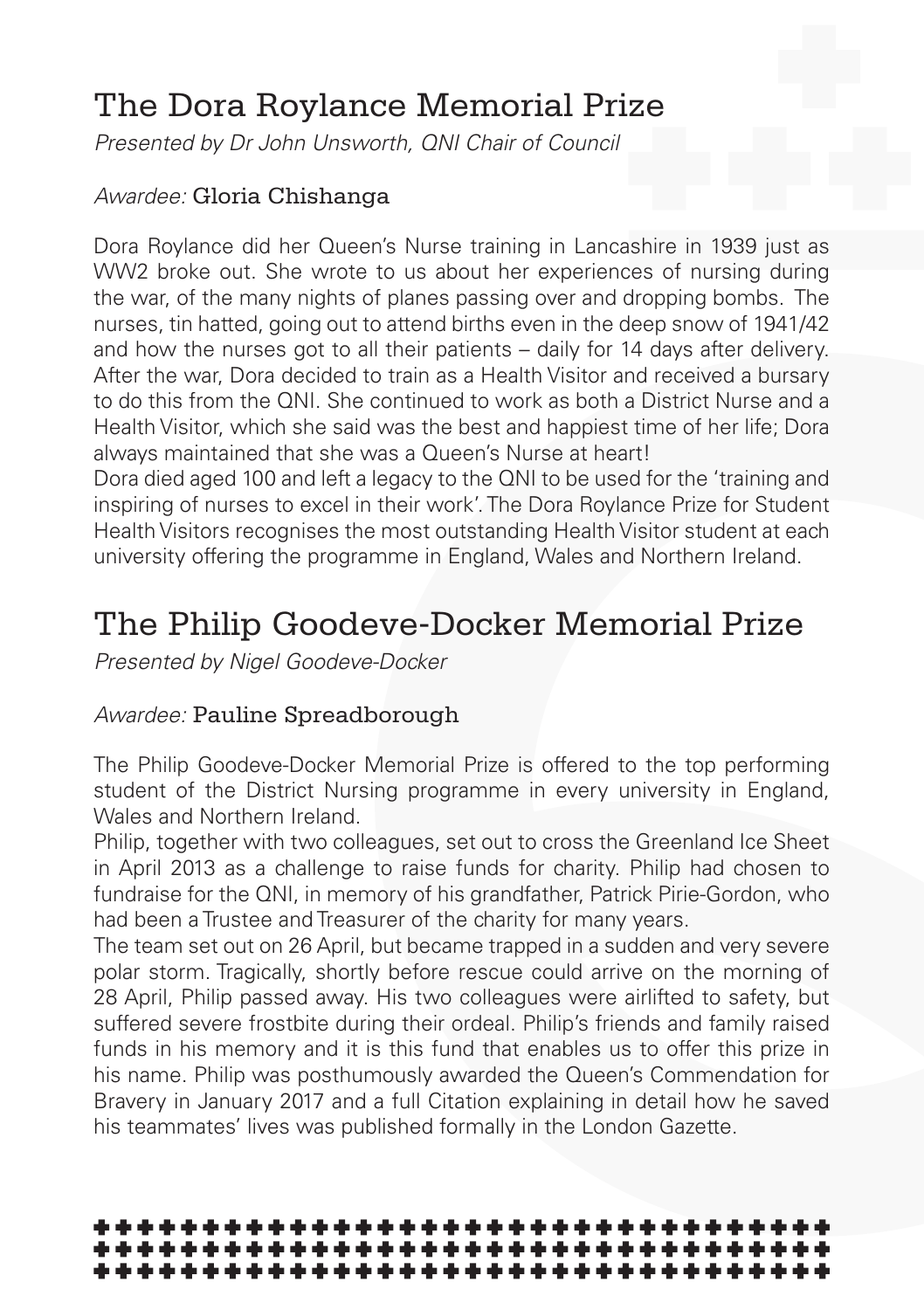# Fund for Innovation and Leadership

*Presented by Stephen McGann, aka Dr Turner from 'Call the Midwife'*

Since 1990, the QNI has funded over 200 nurse-led projects across the whole range of community nursing specialities. Dissemination of project results also helps us drive improvements in knowledge and practice. These projects could not be delivered without the funding that we receive from the Burdett Trust for Nursing.

This year's projects focused on men's health. The projects all took place in community settings and addressed physical or mental health, or a combination of the two. The projects commenced in March 2017 and ran for 12 months. Posters of the projects are displayed in the ballroom.

#### Project: Best Foot Forward (Bath)

Claire Coleman, Homeless Health Outreach Nurse, Bath

#### Project: Blues Boys Project (Hull)

Rebecca Price, Health Visitor Maggie Scargill, Health Visitor

#### Project: My PSA Passport (Sutton)

Sandra Dyer, Specialist Project Nurse Ann Courtness, Macmillan Specialist Nurse

#### Project: Play Safe, Stay Safe (Huddersfield)

Samantha McNeely, Practice Nurse Manager

### Project: The Healthy Man Project (Doncaster)

Dr Judith Graham, Deputy Director for Organisational Development

#### Project: The Lightbulb Course (London)

Cassandra McLaughlin, Clinical Nurse Specialist - Military Mental Health Leon Culloty, Assistant Psychologist

### Project: The Way to Go Project (Dorset)

Deena Geal, Practice Nurse Team Leader

Project: We Seek Him Here (Eastbourne) Jane Strong, Advanced Nurse Practitioner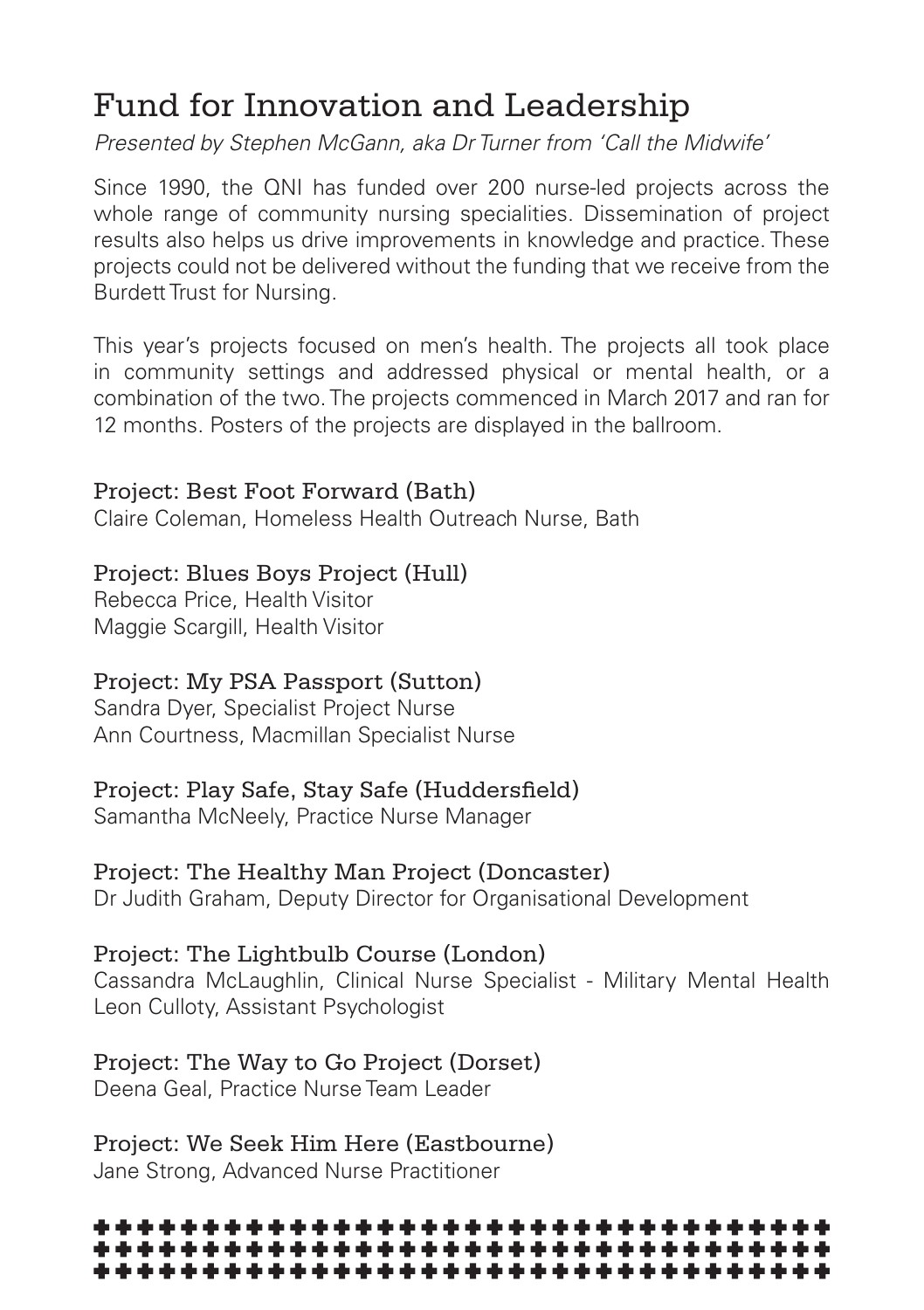# Queen's Nurse Aspiring Leaders

*Presented by Stephen McGann, aka Dr Turner from 'Call the Midwife'*

The QNI recognises that the delivery of high quality nursing care in the community and primary care is dependent on excellent leadership at all levels. There is also an urgent need to actively promote the development of nurse leaders who reflect more accurately the diversity of the workforce and the population served.

The overall aim of the QN Aspiring Leaders programme is to prepare participants to become influential community healthcare leaders of the future and to develop, promote and support excellent nurse leaders and role models in the community who can improve services for communities at system and practice levels.

Helen Beard, Nurse Manager, Monastery, Worth Abbey Locala Community Partnership

Tracy Conroy, TVN Specialist Lead, Local Community Partnership CIC

Deb Evans, Parkinson's Disease Specialist Nurse, Powys Local Health Board

Marysia Graffin, District Nursing Sister, Northern Health and Social Care Trust

Victoria Melville, Integrated Services Matron, Southern Foundation Trust

Ellen Nicholson, Advanced Primary Care Practitioner, City & Hackney GP Confederation

Allison O'Kelly, Clinical Lead Memory Service, Cornwall Partnership NHS Foundation Trust

Gabrielle Parham, Senior Matron for Community Nursing, Oxford Health NHS Foundation Trust

Carol Stonham MBE, Primary Care Respiratory Nurse, Gloucestershire CCG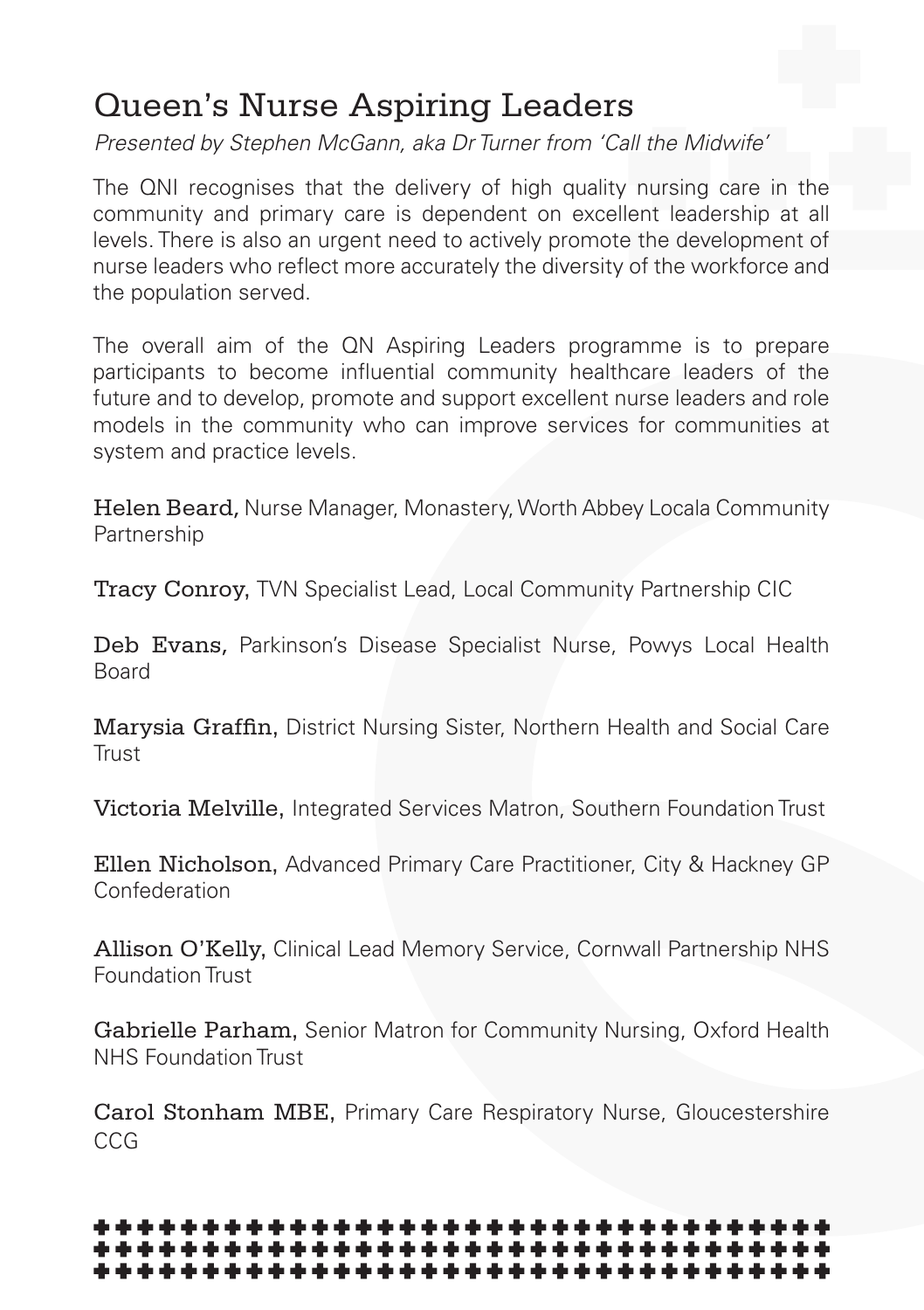# Queen's Nurses

*Presented by Stephen McGann, aka Dr Turner from 'Call the Midwife'*

The Queen's Nurse title was reintroduced by the QNI in 2007 after a gap of 40 years. The title was re-instated in part as a response to the new challenges facing community nursing, and to help safeguard and promote high standards in patient care. All Queen's Nurses benefit from a free learning and development programme, regular meetings and events, and educational bursaries.

The Queen's Nurse programme, funded by The National Garden Scheme, brings together community nurses who want to develop their professional skills, who are committed to learning, leadership and high standards of practice and patient care and who share common values with a shared title. All nurses, health visitors and midwives with five years experience in the community are eligible to apply.

Gillian Acreman Anne-Marie Adams Una Adderley Marie Altham Katie Amis-Hughes Siobhan Andrewartha Gillian Baker Sarah Barea Julie Belton Joanne Beniston Rebecca Bentley Pauline Bigwood Elizabeth Blackham Amalia Bouch Paula Boyer Diane Brindley Julia Bryant Diana Buck Diana Bunce Sue Burke Melissa Cahill Fiona Campbell

Helen Chapman Alison Child Julie Clark Lorraine Clarke Samantha Clawson Laura Clifford Caroline Coombs Garry Cooper-Stanton Claire Coppens Elizabeth Corrigan Tamara Cowell Michelle Cox Martin Curran Margaret Diamond Caroline Donley Valerie Dowley Gill Dunn Helen Ellis Aimee Emmett Hilary Farmiloe Helen Ford Sharon Freeman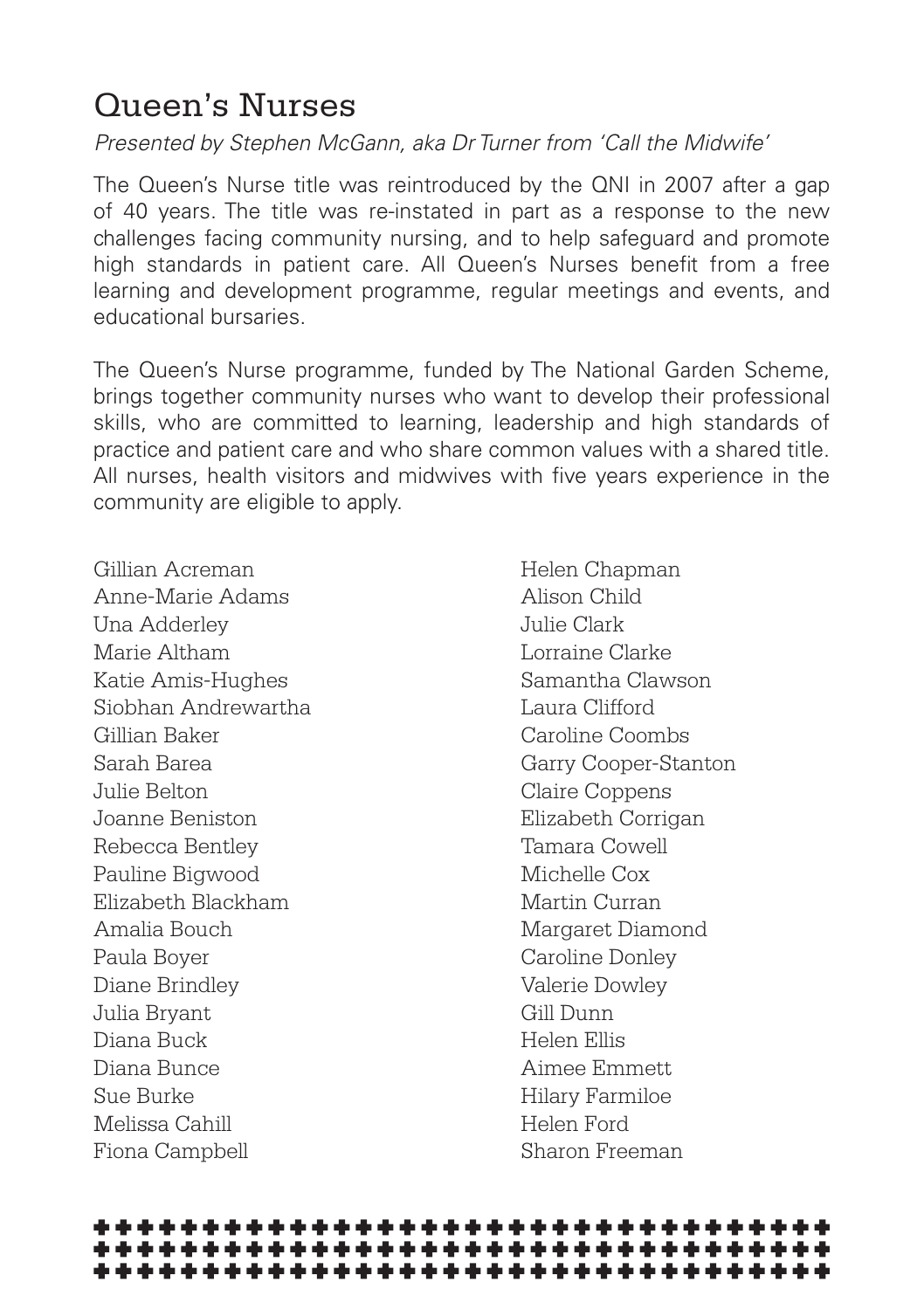Lorraine Gardiner Mandy Gerrard Sonia Green Wendy Green Liz Haase Kathryn Hammond Jacqui Hodgson Rachel Hogan Sian Hooban Sharon Hunter Claire James Rita Jenner Craig Johnson Julie Johnson Hannah Jones Janet Jones Shirley Jones Caryn Jory Mary Karasu Elizabeth Keat Teresa Keegal Olufunmilola Kehinde Tracey Kelly Andrea Keppie Marzia Keshani Stephanie Lawrence Gillian Lee Carolyn Lees Susan Massey Beverly Maund Tara McGinley Tracie McKelvie Samantha McNeely Mark Millar Eileen Munson Joan Nelson Lindsey Nicholls Sarah O'Hare Kemi Olufon

Teresa Orford Ann Palmer Helen Palmer Elizabeth Parker Janine Patrickson-Daly Jane Pemberton Ellen Phillips Laura Phipps Jean Piernicki Stephen Prydderch Sharmila Ramdas-Spong Elizabeth Reader Julie Reece Steph Reynolds Kathryn Ridgers Sharron Roberts Siobhan Robinson Ursula Rogers Elizabeth Scott Anita Sharrad Linda Shrimpton Mia Skelly Sarah-Lou Skitt Debra Smith Yvonne Stephenson Melanie Tanner Sara Tansley Reena Tripathi Linda Wain Kathryn Waldegrave Louise Walker Fiona Wallis Mila Warren Fiona White Andrea Wilson Jennifer Wilson Paula Wood Kathryn Woods